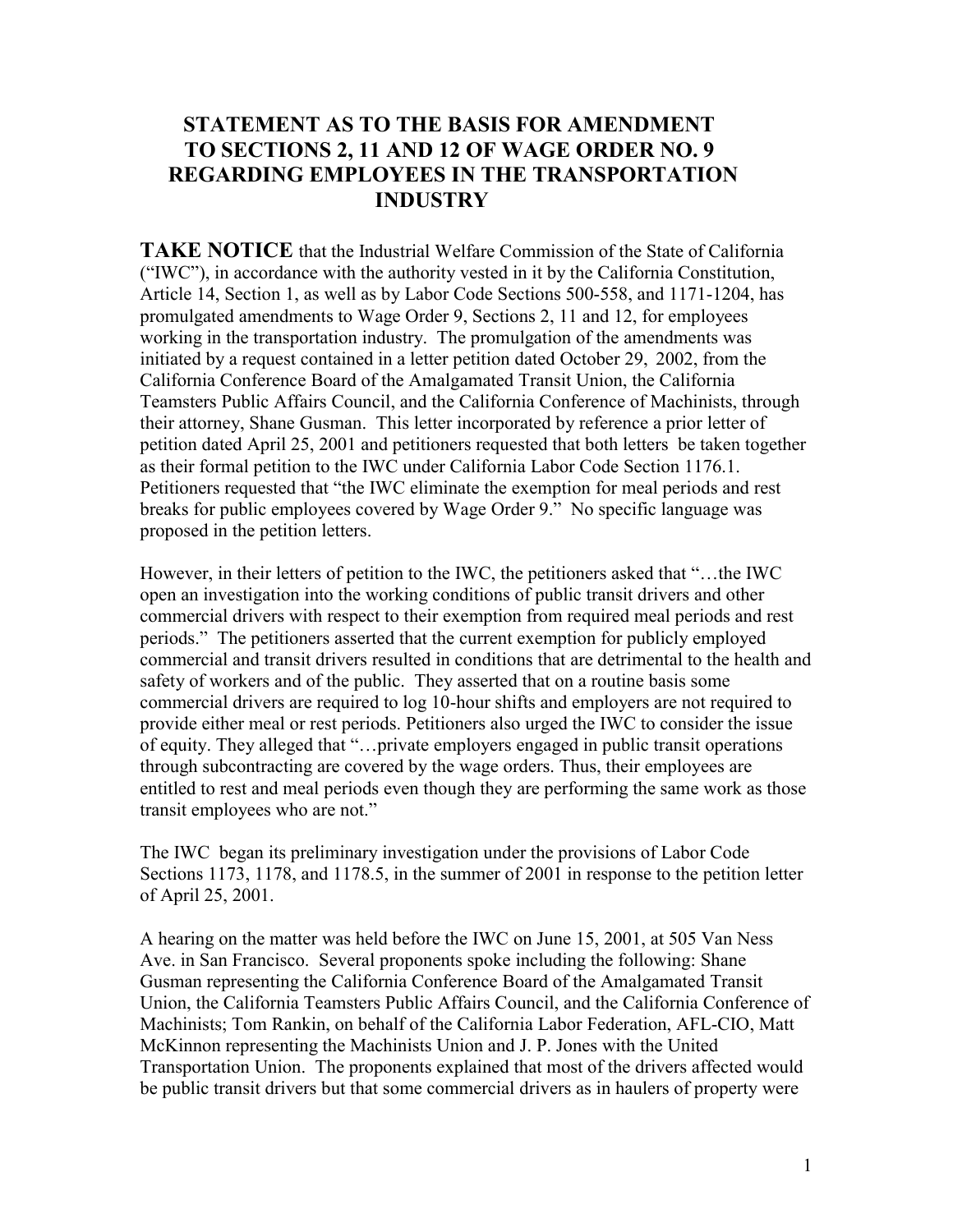also affected. They pointed out specific inequities as in the fact that while public transit drivers and commercial drivers are not covered by break and mealtime provisions of Wage Order 9, Laidlaw drivers (employees of a private contractor) who are performing the exact same duties are entitled to 10 minute break period after four hours and the normal lunch periods required under Wage Order 9. Regarding worker safety, proponents stated that bus drivers can be behind the wheel 10 hours a day and on duty 15 hours, while intrastate haulers of property can be required to drive a 12 hour shift and be on duty 15 hours. Without breaks and meal period, petitioners asserted that the drivers" health and the public safety is affected. Some commercial drivers operate vehicles 45 feet long weighing 80,000 pounds, and according to the speakers not requiring breaks and meal periods creates a public safety hazard due to driver fatigue. In addition testimony urged that the IWC consider the fact that these drivers have the lives and safety of school children and the disabled riders in their hands and their safety may be compromised by not requiring that school bus drivers be given regular breaks and meal periods.

Commissioner Rose established that most of the drivers the speakers represented were working under negotiated contracts and he asked if the drivers were "…enjoying something else within those contracts because of the exclusion?" Mr. Gusman and Mr. Jones replied that most of the drivers they represent are covered by contracts and that nothing has been provided on meal and rest periods except end of the route "recovery time" that is only allowed if the driver is on schedule. Picking up a wheelchair passenger, construction, weather etc. often results in the driver being behind schedule. Therefore issues beyond the driver's control can eliminate any possibility of a break or meal period. Mr. McKinnon stated that the issue is not whether or not workers are covered by a contract, but whether the IWC should protect these workers.

Commissioner Coleman asked to be informed of how many drivers were operating under union contracts. Mr. Jones indicated that possibly 11 out of the thirteen public transit districts are unionized. Commissioner Coleman asked the IWC staff to find out if A.B. 60 exempted those workers under bargaining agreements from most of the requirements of the statute, such as meal and rest periods, under the theory that the agreement will negotiate these issues. Mr. Gusman stated that many drivers are not covered by bargaining agreements.

Opponents of the petition also spoke. Mr. Douglas Barton represented the California Transit Authority. He stated the following: that he was not aware of one public transit entity in the state that was not organized; that the issues of meals and break periods were clearly on the minds of all parties in negotiations; that public needs for reliable service and schedules were balanced with the needs of the drivers; and that drivers were more interested in how the work is laid out than in meal periods. He stated that he never heard a driver complain about not being allowed to eat. He advised the commission that this matter should be left "…to the collective bargaining process to be dealt with as an issue of public accountability at the local level." He explained in some detail how shifts are run and how breaks are given and commented that his transit district had an outstanding system and an outstanding safety record.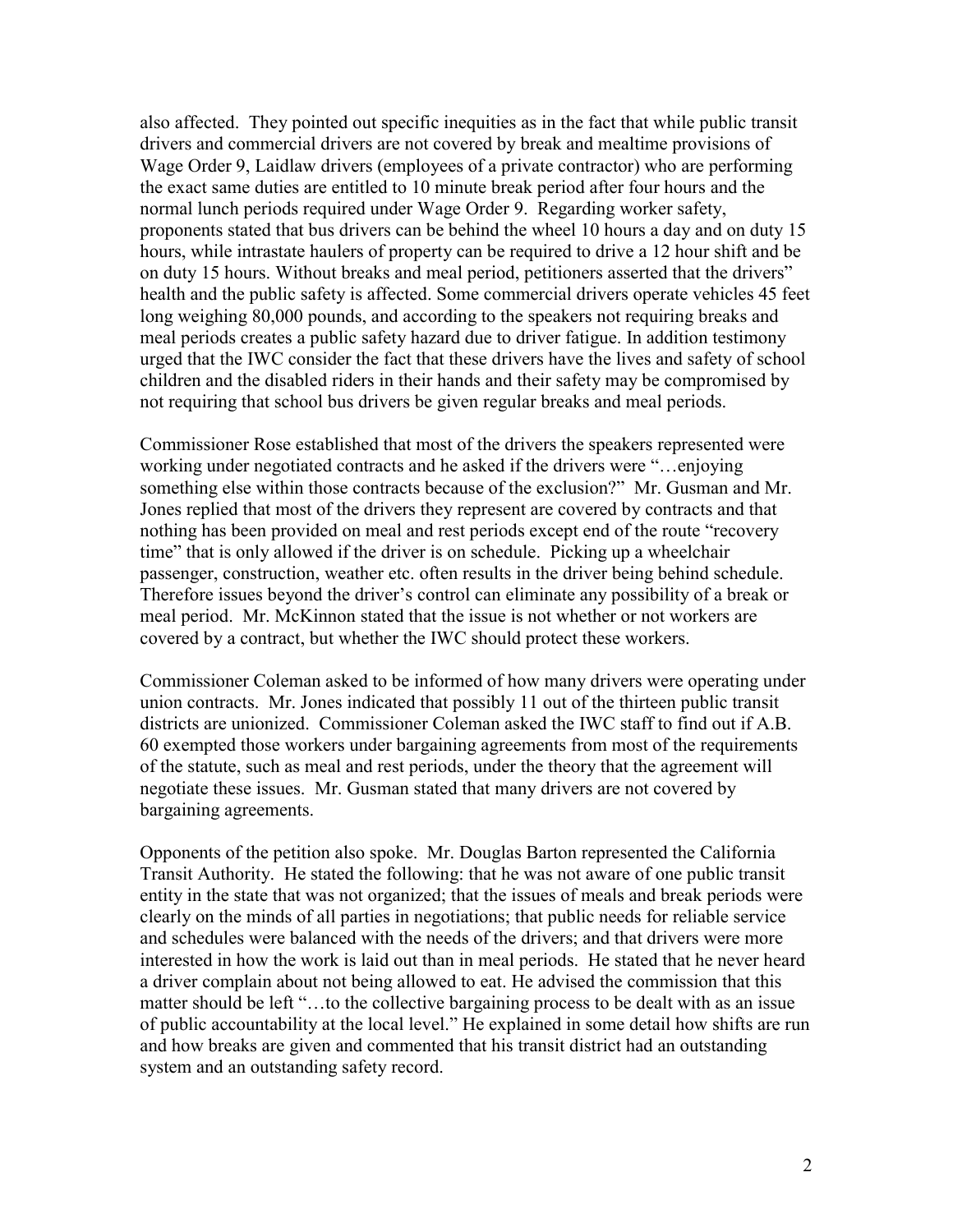Mr. Rick Ramacier, general manager of the Contra Costa Transit Authority, also spoke in opposition to the IWC convening a Wage Board on this matter. Mr. Ramacier stated that recently the Contra Costa Transit Authority had renegotiated a 3- year contract, and that a meal break issue never came up. He indicated that they work out schedules with the unions that take bathroom stops into consideration and that many working conditions such as shifts and recreational and comfort accommodations are negotiated in lieu of a formal lunch break.

 There was testimony regarding whether the IWC taking action would add flexibility to Mr. Jones stated that individual drivers will be nominated to serve on the Wage Board the bargaining process, as suggested by Commissioner Cremins, or limit the flexibility of the negotiations. After the opponents to a Wage Board spoke, Mr. Matt McKinnon and Mr. Tom Rankin spoke in favor of a wage board. Mr. McKinnon vigorously urged that his members sent him there to state that they do care about meal and rest periods, and that "What we're asking for is something very simple and straightforward: that workers get treated the same in both private and public sector doing this work." Mr. Rankin, representing the California Labor Federation, stated the same viewpoint. He added that the duty of the IWC is to look at the wages and working conditions of all the workers in California. He pointed out that the IWC had already included public employees under the minimum wage law. He also stated that all of the discussion presented in this meeting is really the proper discussion for a wage board in his opinion. Mr. Rankin and although none were present in this hearing and all viewpoints of employees and employers will come together at the appropriate time and place if the IWC convenes a Wage Board.

Commissioner Bosco expressed several concerns after the testimony was heard. He saw two issues "…one, do we want to get into the province of public employees…and secondly, do we want to augment contacts, union contracts?" In addition, he suggested that the IWC explore the issue of public safety as it might be affected by the exclusion of public drivers from meal and rest period requirements. He suggested that a Wage Board was premature and would probably come back to the Commission with a deadlock, so more investigation was warranted. Commissioner Cremins spoke in favor of convening a Wage Board and commented that Wage Order 16 allows exemptions to be bargained for but they must be considered and dealt with and not remain silent on the issue and that is what he was suggesting he would like to see in this Wage Order.

Chairman Dombrowski suggested that the matter be continued and set on the agenda for the next meeting. He asked that both sides provide information on the issues the Commissioners raised to the IWC staff to be prepared for the next meeting that was set for June 29, 2001.

At the meeting held in June, the IWC staff reported that neither side had presented facts or statistics regarding the public safety issue or other issues raised at the previous meetings. Subsequently, the petition was withdrawn by the proponents because the proponents chose to move forward with a legislative proposal that they hoped would address the problems the petitioners wished to remedy.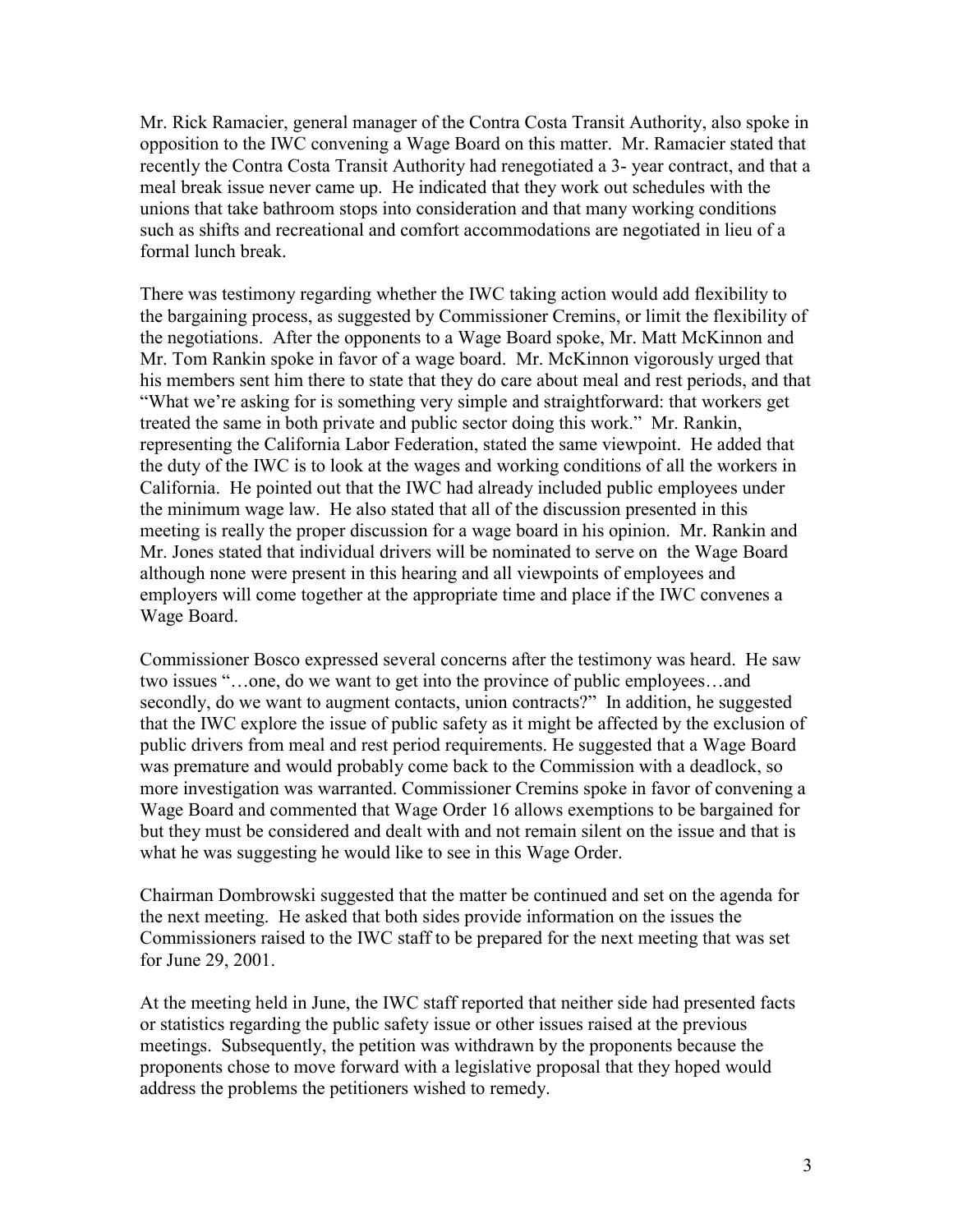Assembly Bill 1677 was proposed by Senator Koretz on February 28, 2001, and among many proposals the bill included the following language "This bill would require that public employees who operate commercial motor vehicles be subject to the same regulations regarding meal and rest periods as their private employee counterparts, *or to receive equivalent protections through a collective bargaining agreement."* This bill was passed by both houses and the enrolled bill was sent to the governor. The governor vetoed the bill.

Subsequently, by letter of October 29, 2002, the petition to appoint a Wage Board to consider possible amendments to Wage Order 9 was re-urged. The letter indicated that since the initial hearing in June, 2001, described above, the parties had engaged in extensive negotiations to no avail and that A.B. 1677, a proposed legislative solution had been vetoed.

On November 22, 2002, the IWC met and took additional testimony and accepted letters and documents provided by representatives of both sides. At this meeting the Commission voted to appoint and convene a Wage Board to consider possible amendments to Wage Order 9. A motion to convene a wage board was made by Commissioner Cremins soon after the public testimony on this matter started. Mr. Cremins apologized for offering a motion prior to all testimony being heard, but explained that he had just received word of a family emergency that required him to leave immediately. A vote was taken and the motion to convene a wage board passed. However, in spite of the vote to convene the wage board taken early in the meeting, the IWC agreed to take all public testimony offered, as required by law.

 Parker suggested that is how the situation should continue, and not to bring the industry Mr. Douglas Barton, representing the California Transit Authority, testified at this hearing and reiterated much of his testimony given to the Commission in June, 2001. He stated that the public transit arena was unique for many reasons, the first of these being that the public transit exists because the private sector failed when private companies tried to provide transit. He stated that publicly run entities have a high degree of public accountability for the safety and well-being of the workers and of the public. Public officials serve on the boards of public transit entities, meetings are held in public, and Mr. under the IWC regulations and break with tradition. Mr. Barton also stated that most public transit companies are unionized and contract driven and that one solution arrived at by a wage board could not possibly meet the many different needs of very differing areas served.

Commissioner Bosco stated his opinion that a wage board could provide the right arena to arrive at flexible and ingenious solutions to the different needs of different locales. He expressed a firm belief that the wage board could solve the problem of drivers not being able to take breaks for a brief meal and a bathroom stop. Mr. Barton responded that drivers do get to eat and use the bathroom, but not in "…the prescribed intervals that are typical of a wage order." He repeated that the localized solutions are worked out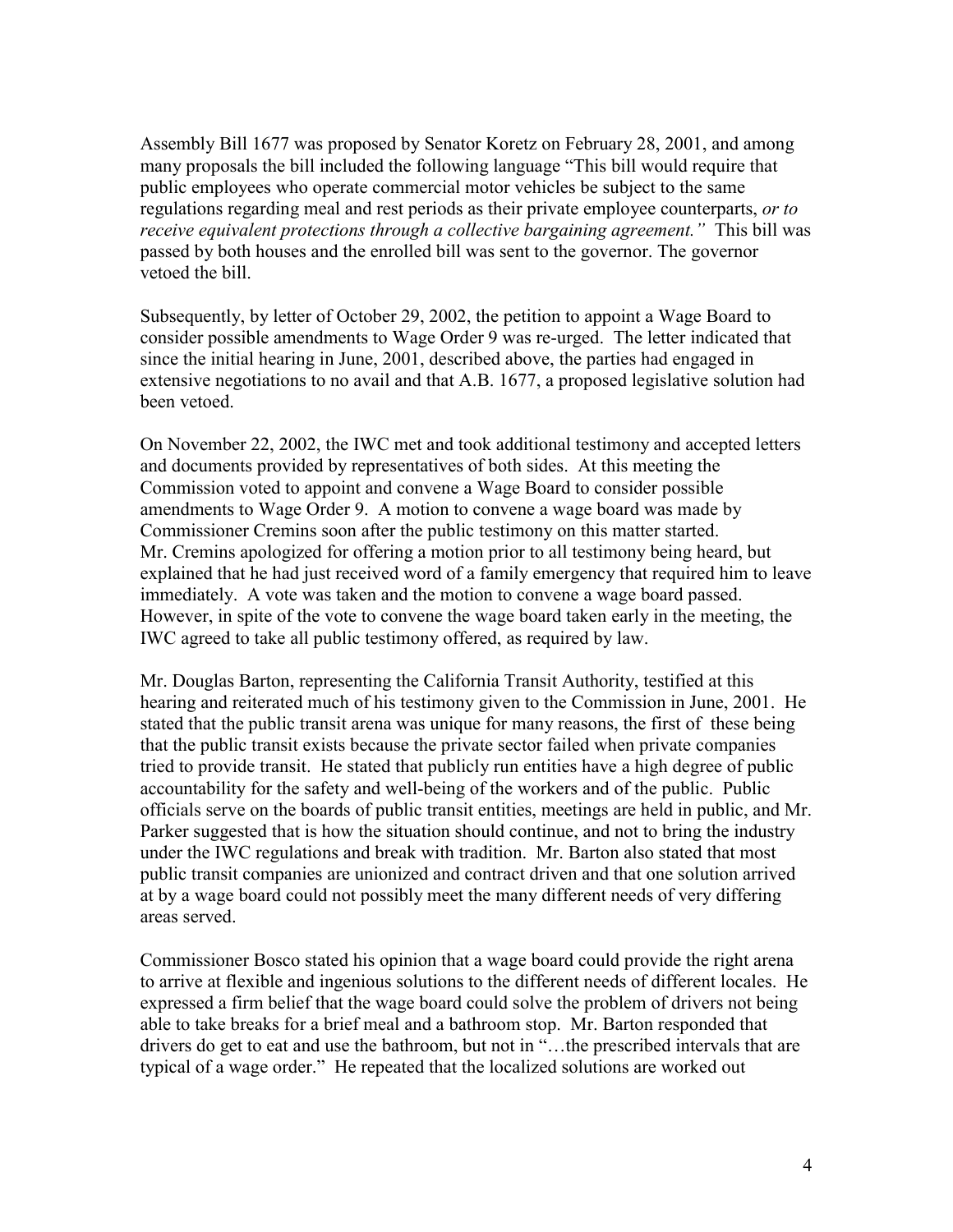depending on schedules and routes, and that a wage board could not solve the problem with one rule applied to everyone in the State.

Commissioner Coleman expressed her agreement with Commissioner Bosco that drivers certainly need reasonable breaks. She also stated that she had worked on 4 billion dollars of transit initiatives to Silicon Valley, but that she did not think a statewide single solution would fit all localities. She agreed with Mr. Barton that local solutions should continue to be worked out, not a wage order solution. At this point, the before mentioned vote on Commissioner Cremins' motion was called for. The motion passed 4-1, with Commissioner Coleman casting the single "nay" vote.

Mr. Barry Broad testified that he wished to get clarification regarding the scope of the investigation by the wage Board. He indicated that his understanding was that the group of workers affected would be all public commercial drivers and not just public transit drivers. Commissioner Dombrowski instructed the staff to craft the charge to the wage board to include public drivers of commercial vehicles.

Mr. Rick Ramacier of the Contra Costa Transit Authority testified that some pieces of work lend themselves to regular and scheduled meal and rest breaks and some do not. He pointed out that generally the public transit authorities pay their drivers better than private companies like Laidlaw. He stated that meal and break periods were never a priority with drivers in Contra Costa in 30 years of negotiations. He described the process in Contra Costa County by which many and varied problems regarding scheduling and meal and break periods are addressed, and he stated a single wage order rule for all situations won't work.

 a comparison between Foothill Transit, who contracts with a private Transit company for Ms. Sue Zulke, representing the Orange County Transit Authority explained the negotiation method and procedure for working out problems on "tight" runs. She indicated the process recently resolved problems for drivers on four such tight runs. She stated that in the last negotiation between the company and drivers, 112 issues were raised by drivers and only one dealt with breaks. She also provided the commission with its drivers, and Orange County Transit in regard to pay and benefits. She stated that Orange County is paying drivers 82% more than Foothills is paying the privately contracted for drivers. She also stated the cost to Contra Costa to provide the breaks as suggested will be 2.3 million per year.

Ms. Mindy Jackson, transit Director for El Dorado County testified that 56 of 58 counties in California have rural operations of some kind and that these operations require long routes and shifts on public highways, state highways and country roads. These facts make the break periods a serious operational problem and to implement breaks would reduce the services offered by El Dorado County. She indicated that in the 91-92 negotiations, it was agreed that several long runs would have breaks scheduled, but that soon after these were put in place, the drivers came to employers and requested that they be allowed to revert to no scheduled breaks so they could finish their runs and leave more quickly.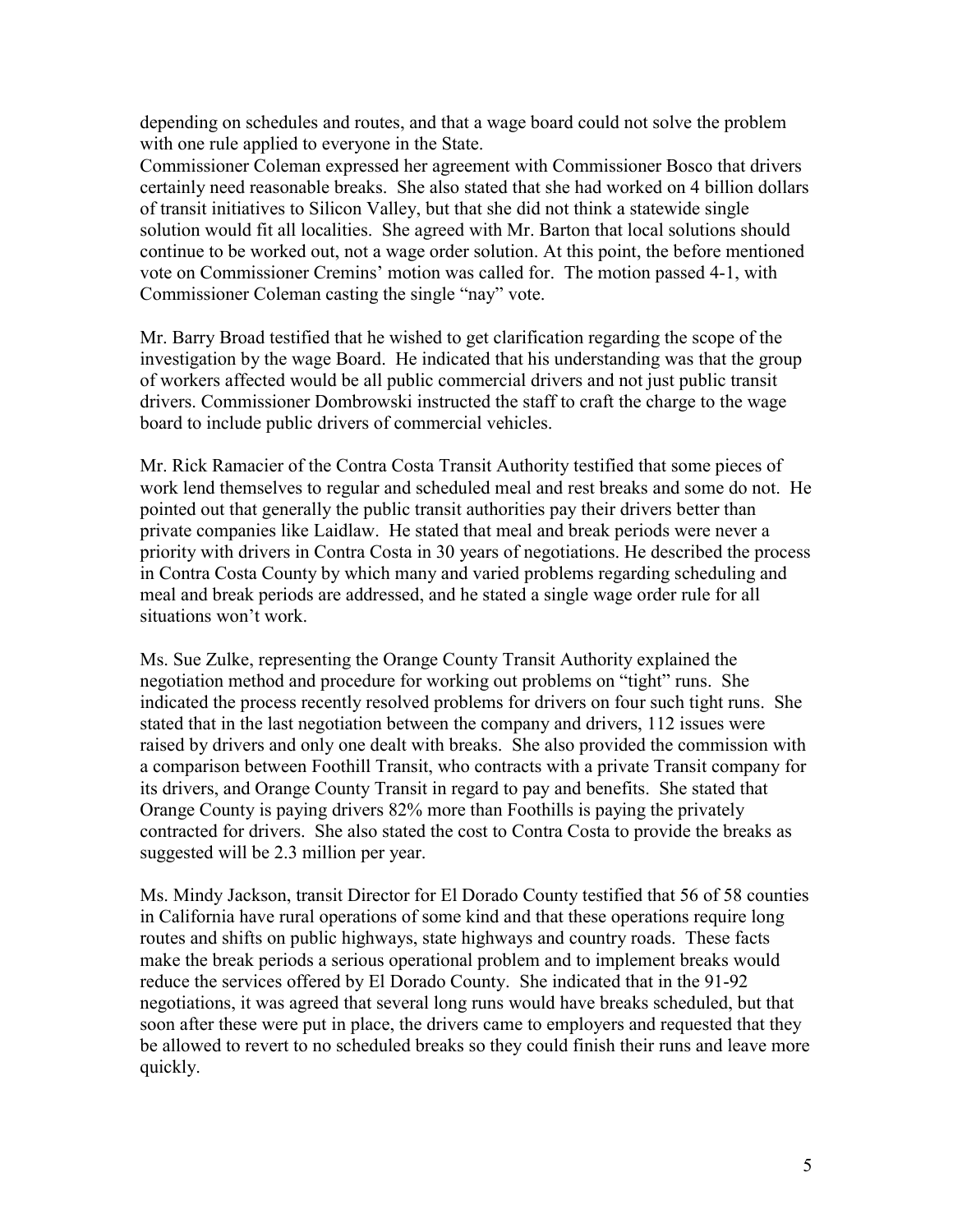At the IWC meeting held on January 10, 2003, the IWC appointed a Wage Board consisting of 5 members representing employers in the transit industry, with one alternate, and five members representing employees of the transit industry, with one alternate.

The Wage Board was charged by the IWC as follows:

**The IWC charges you to consider all material provided to you for review, and after review to report to the IWC your recommendations on the following matter:** 

- **1. Should the meal and rest period requirements in Wage Order 9, sections (11) and (12) be amended to include public drivers of commercial vehicles.**
- **2. Should any proposed amendment include language to the effect that the existence of a collective bargaining agreement which provides protections equivalent to the current meal and break period requirements of Wage Order 9 will satisfy the meal and break period requirements of the Wage Order.**

 the wage board report submitted by the chair to the IWC. The report reflected that all The wage board met on April 9, 2003. All testimony, documents, letters, and other exhibits in the possession of the Commission or the IWC staff was copied and forwarded to each of the participants in the wage board discussions and decision-making process. The proceedings and findings of this meeting were presented to the IWC in the form of appointed members were present and C. Allen Poole chaired the board. During the brief meeting, employee representative Barry Broad explained that he and employer representative Douglas Barton had met prior to the meeting and worked out proposed amendments as well as proposed language for they felt should be included in the IWC's Statement as to the Basis for adopting the proposed amendments, if the IWC voted to approve the amendments. The proposed amendments and proposed language are as follows:

## **Wage Order 9, Section 2, Definitions**

**(C) "Commercial driver" means an employee who operated a vehicle as described in subdivision (b) of Section 15210 of the Vehicle Code.** 

## **(L) "Public Transit Bus Driver" means a commercial driver who operates a transit bus and is employed by a government entity.**

**Section 11, Meal Periods** 

**(F) This section shall not apply to any public transit bus driver covered by a valid collective bargaining agreement if the bargaining agreement expressly provides for meal periods for those employees, final and binding arbitration of disputes concerning its meal period provisions, premium wage rated for all overtime hours**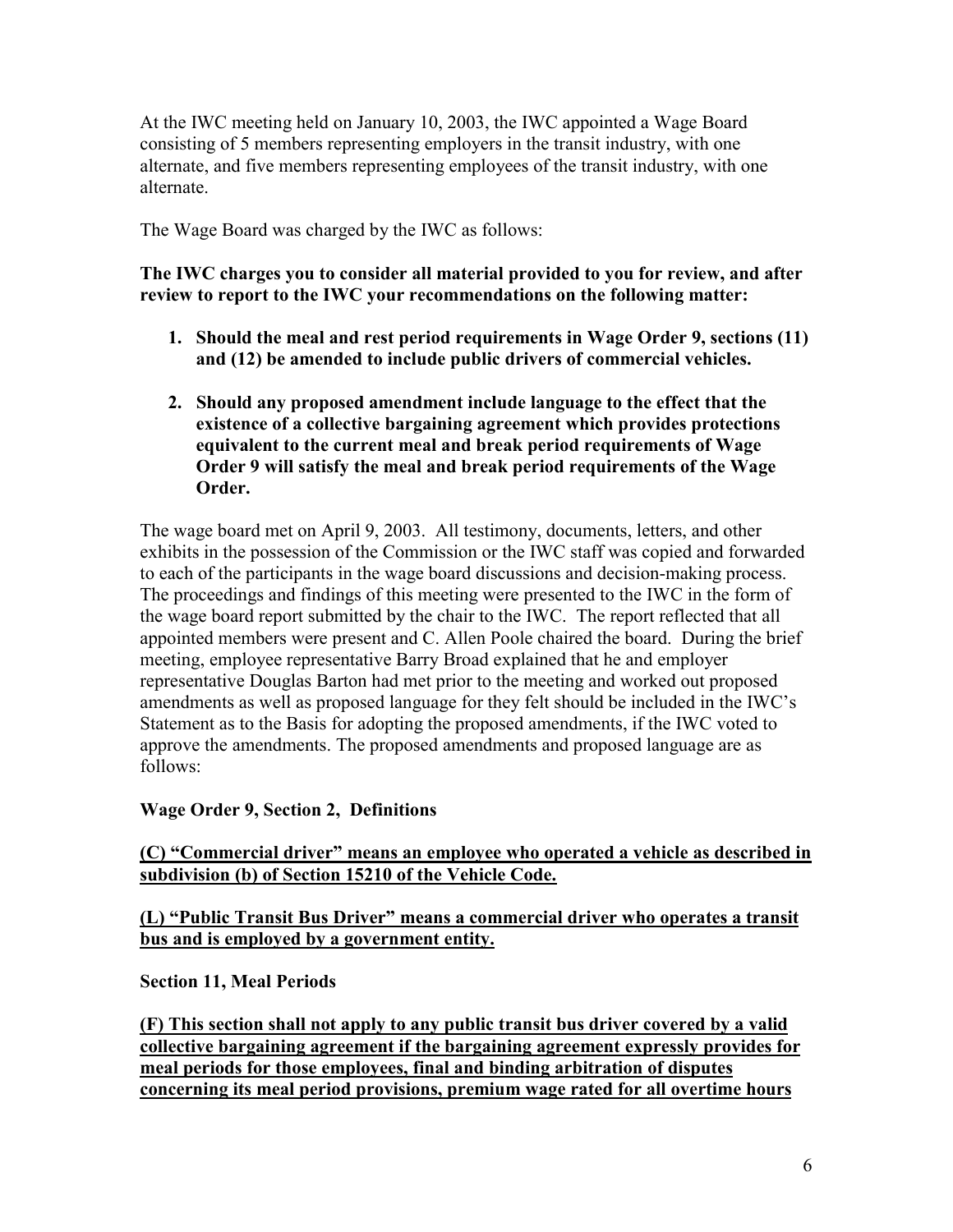## **worked, and regular hourly rate of pay of not less than 30 percent more than the State minimum wage rate.**

**Section 12, Rest Periods** 

**(C) This section shall not apply to any public transit driver covered by a valid collective bargaining agreement if the bargaining agreement expressly provides for meal periods for those employees, final and binding arbitration of disputes concerning meal period provisions, premium wage rates for all overtime hours worked, and regular hourly rate of pay of not less than 30 percent more than the State minimum wage rate.** 

 *to be incorporated into this Statement as to the Basis is as follows: In addition, language that was proposed by the wage board and later adopted by the IWC* 

provision provide the parties to the collective bargaining agreement " In approving the amendment to the wage order to extend meal and rest period requirements to commercial drivers employed by government entities, the wage board included language allowing an exemption from Sections 11 and 12 for a collective bargaining agreement covering public transit drivers if the agreement 'expressly provides' for meal and rest periods for those employees and contains other protective conditions. It was the intent of the wage board that this maximum flexibility to define the length of meal and rest breaks and the circumstances in which such breaks will be taken as long as the agreement makes some provision for meal and rest breaks for the drivers covered by the agreement."

## *This language is hereby incorporated as part of the Statement as to the Basis for amending Wage Order 9.*

 binding arbitration of disputes, premium pay for overtime, and a regular hourly pay rate Employee representative Barry Broad explained that the proposed amendments would make the meal and rest break provisions of Wage Order 9 applicable to drivers of commercial vehicles employed by governmental agencies effective either on July 1, 2004, or after the expiration date of a valid bargaining agreement but in no case later than August 1, 2005. As noted in the wage board report, Mr. Broad stated that "…the amendments proposed to Sections 11 and 12 create an exception in cases where collective bargaining agreements expressly provide for meal and break periods, final and of not less than 30 percent more than the state minimum wage." Mr. Broad also explained that Section 2 of the proposal contains language the wage board can recommend to be included in the Statement as to the Basis. (as cited above)

Employer representative Barton confirmed that both sides had worked diligently to arrive at a proposal. As stated in the wage board report to the Commission, "He noted that public transit is a unique industry, and that local transit agencies need enough flexibility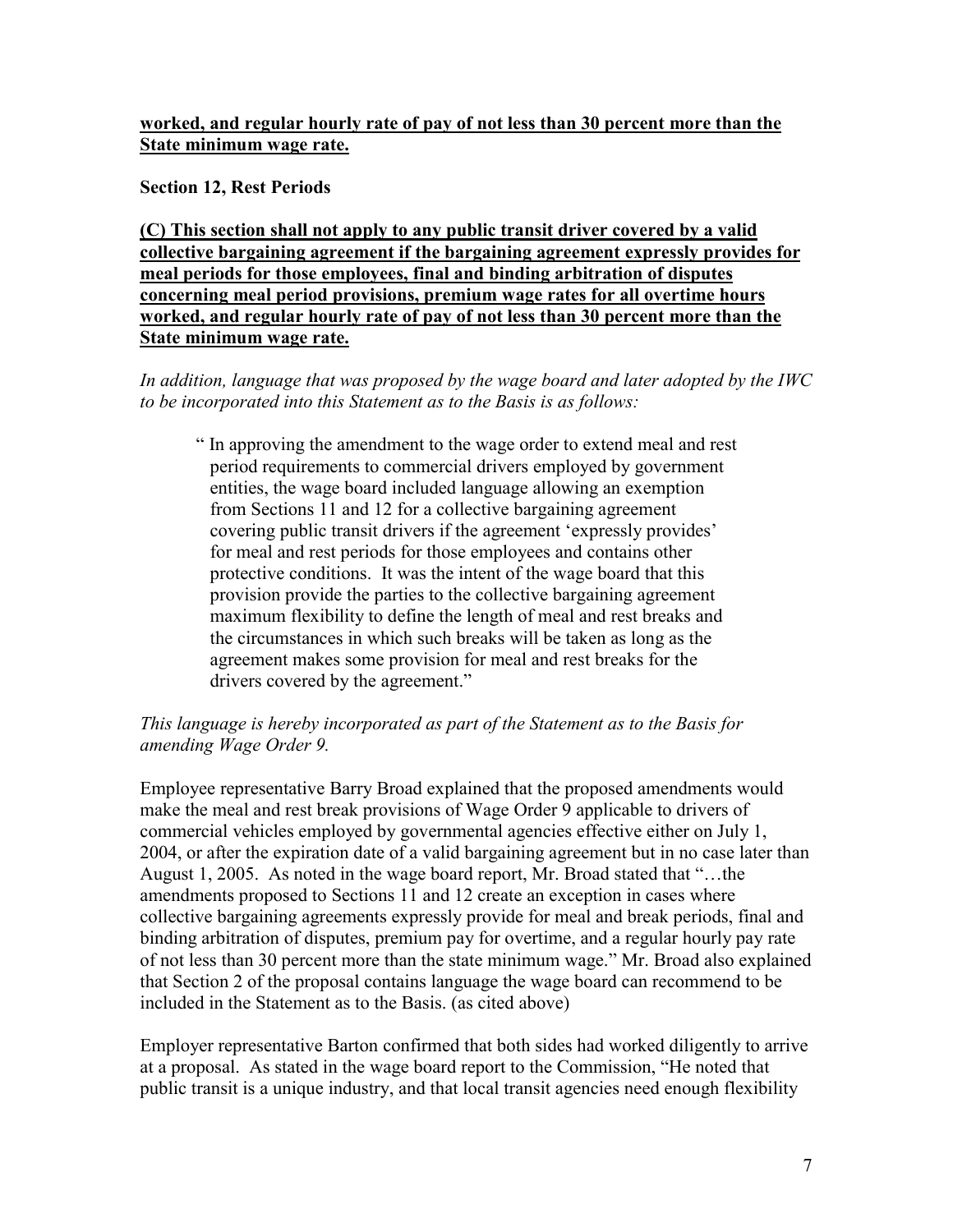allowing management and workers to negotiate issues within the collective bargaining to develop schedules for their employees and customers. He said that the industry was almost completely unionized, and the proposed amendments recognize the importance of context.

In addition the wage board was given a copy of A.B. 98 (Koretz), which contains language that clarifies the authority of the IWC to grant exemptions from meal and break periods to transit employees covered by a valid bargaining agreement. A.B. passed the legislature and was signed into law in 2003, prior to the public hearings on the proposed amendments to Wage Order 9 approved by the IWC.

Employer representative Marlene Heuser of the Orange County Transportation Authority expressed concern that the language proposed requires employers and employees to come to agreement about meal and rest periods in collective bargaining, as opposed to the current requirement that the issues must be the subject of bargaining but not necessarily agree to by both sides. She also felt the language was vague and ambiguous.

Employer representative Brenda Diederichs, Los Angeles County Transportation Authority, agreed with Ms. Heuser that the language was vague and ambiguous. She noted that it may be impractical for many public agencies to provide specific meal and rest breaks. She expressed concerns about the cost impact and stated that it will cost the Los Angeles County Transit Authority over 10 million dollars per year to implement the proposed changes. She also stated that in 20 years of bargaining history that meal and break periods were never an issue in the Los Angeles Transit Authority.

Mr. Barton acknowledged the concerns expressed but stated he felt the proposed changes gave maximum flexibility to employers, that the problem of bathroom breaks had been an issue for many years, and acknowledged that non-union shops might be more restricted than union shops by the proposals but that there were very few of those. Mr. Broad stated that 30 percent of public transit service is provided by private contractors whose workers are already subject to Wage Order 9 requirements also that the San Mateo bargaining agreement providing breaks and meal periods works well.

Employer representative Pia-Harris, San Marcos Council Member, stated that she supported the proposal but that since her district's bargaining agreement expired on July 1, 2005, she asked for more time for implementation. Mr. Broad amended the last time proposed after expiration of a bargaining agreement to August 1, 2005.

Peter Cooper, California Labor Federation, stated he felt the proposal was fair and flexible and he was in favor of it.

A motion was made and seconded to accept the proposal, a vote was taken, and the motion passed 8-2, employer representatives Diederich and Heuser opposed.

On July 9, 2003, the IWC met and as part of its agenda considered the Wage Board Report and the proposals made by the wage board. Mr. Shaw of the California Transit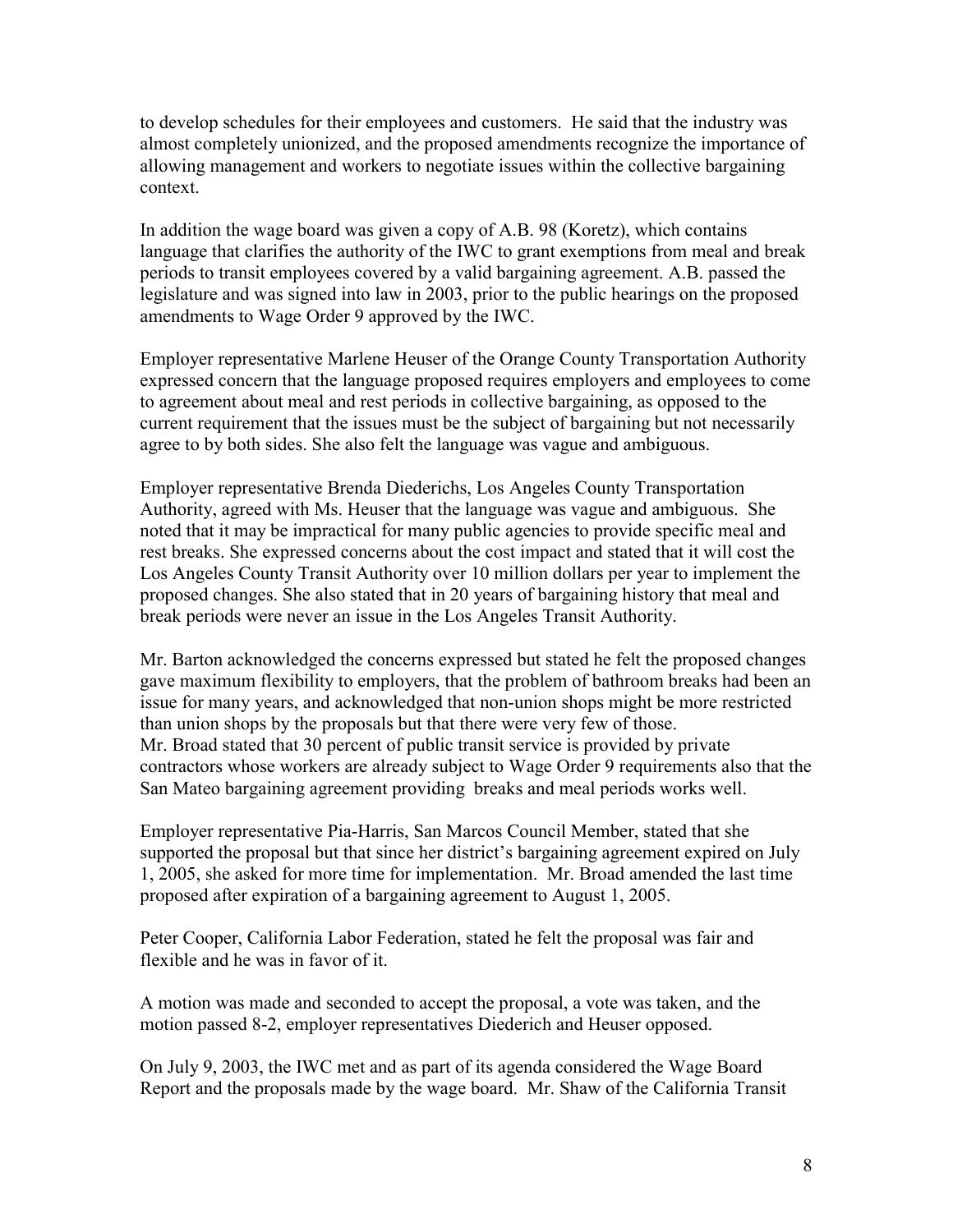Authority appeared and testified on behalf of the proposal, and particularly recommended the adoption of the proposed language for the Statement as to the Basis. Also appearing in support was Barry Broad, Douglas Barton, Peter Cooper (California Labor Federation) James Jones (United Transportation Union), and Allen Davenport (Service Employees International Union).

 employees covered by a valid bargaining agreement. She stated that Senate Bill 88 and Appearing in opposition were Mr. Christopher Kahn, representing Orange County Transportation Authority, Sue Zulke, Orange County Transportation Authority, and Suzanne Fox, Los Angeles Metropolitan Authority. Ms. Zulke strongly urged that the IWC lacks the authority to provide an exemption to the meal and rest break provisions for Senate Bill 1208 limited the authority of the IWC to adopt the amendments as proposed. She requested that until such time as the IWC receive statutory authority to provide such an exemption, that the IWC refrain from acting on the wage board's proposal.

Prior to the July 9, 2003 meeting of the wage board by letter of May 7, 2003, IWC Chairman Dombrowski was formally notified by Mr. Richard J. Bacigalupo, Assistant Executive Officer of the Orange County Transit Authority, that his agency was of the opinion that the IWC did not have the authority to adopt the proposals recommended even though they were approved by a two-thirds vote of the wage board, that would normally require the IWC to approve the proposal and send the measure to public hearing. He further stated that the transit authority together with other transit employers was opposing A.B. 98 that contained language specifically authorizing the IWC to exempt employees as proposed in the amendments. He felt that the opposition would succeed as in the opposition to the vetoed A.B. 1677 the prior year.

Chairman Dombrowski sought the legal opinion of counsel to the IWC, Marguerite Stricklin. Ms. Stricklin advised that the IWC had no choice at this time whether to send the proposal to public hearing, but was required to send the proposal out since it was approved by a two-thirds majority of the wage board, and she also stated that a vote of the Commission should be taken regardless of the mandatory result. She cited Labor Code 1178.5 mandating the approval of recommendations supported by at least two thirds of the wage board, and also cited section 1182(a) which mandates the Commission to ultimately adopt such a recommendation absent a finding "…that there is no substantial evidence to support such a recommendation."

It was moved and seconded that the Commission accept the recommendation of the wage board, and the motion passed 5-1 unanimously.

Public meetings were held in October, 2003, in San Diego, San Francisco, and Sacramento. On October 10, 2003, in San Diego, Commissioner Rose convened the hearing and took public testimony. James Jones appeared for the United Transportation Union, that represents many transit districts in California, and spoke for the proposal. Barry Broad appeared in support of the measure and shared the information that A.B. 98 had passed and was signed into law by Governor Gray Davis, and the law clarified that the IWC had the authority to adopt the exemptions as proposed.